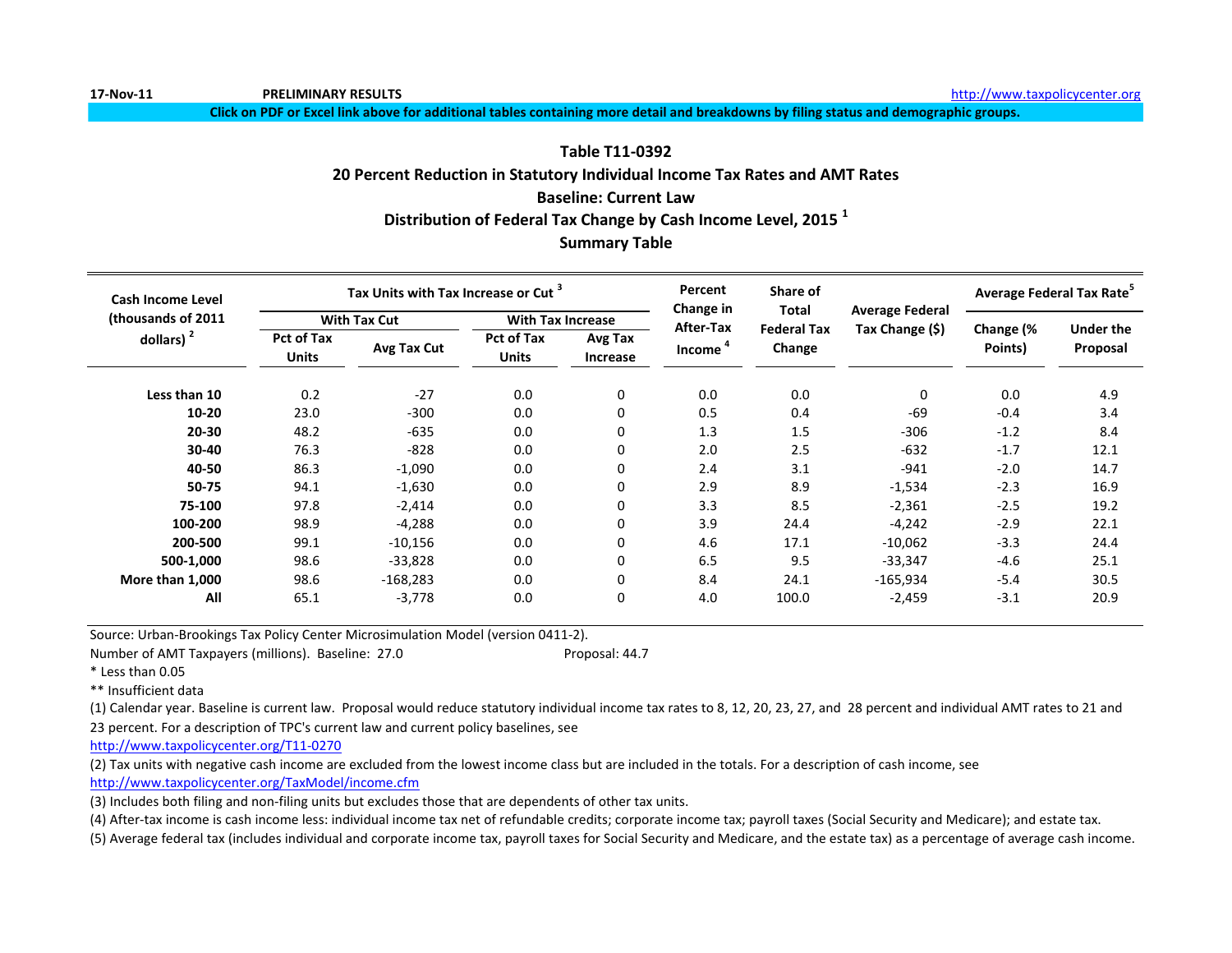Number of AMT Taxpayers (millions). Baseline: 27.0

(4) After-tax income is cash income less: individual income tax net of refundable credits; corporate income tax; payroll taxes (Social Security and Medicare); and estate tax.

| <b>Cash Income Level</b><br>(thousands of 2011 | Percent of Tax Units <sup>3</sup> |                             | <b>Percent Change</b><br><b>Share of Total</b><br>in After-Tax |                              | <b>Average Federal Tax Change</b> |         | <b>Share of Federal Taxes</b> |                              | Average Federal Tax Rate <sup>5</sup> |                              |
|------------------------------------------------|-----------------------------------|-----------------------------|----------------------------------------------------------------|------------------------------|-----------------------------------|---------|-------------------------------|------------------------------|---------------------------------------|------------------------------|
| dollars) $2$                                   | <b>With Tax Cut</b>               | <b>With Tax</b><br>Increase | Income                                                         | <b>Federal Tax</b><br>Change | <b>Dollars</b>                    | Percent | Change (%<br>Points)          | <b>Under the</b><br>Proposal | Change (%<br>Points)                  | <b>Under the</b><br>Proposal |
| Less than 10                                   | 0.2                               | 0.0                         | 0.0                                                            | 0.0                          | 0                                 | 0.0     | 0.0                           | 0.2                          | 0.0                                   | 4.9                          |
| $10 - 20$                                      | 23.0                              | 0.0                         | 0.5                                                            | 0.4                          | $-69$                             | $-11.5$ | 0.0                           | 0.5                          | $-0.4$                                | 3.4                          |
| $20 - 30$                                      | 48.2                              | 0.0                         | 1.3                                                            | 1.5                          | $-306$                            | $-12.0$ | 0.0                           | 1.6                          | $-1.2$                                | 8.4                          |
| 30-40                                          | 76.3                              | 0.0                         | 2.0                                                            | 2.5                          | $-632$                            | $-12.3$ | 0.0                           | 2.6                          | $-1.7$                                | 12.1                         |
| 40-50                                          | 86.3                              | 0.0                         | 2.4                                                            | 3.1                          | $-941$                            | $-11.8$ | 0.0                           | 3.4                          | $-2.0$                                | 14.7                         |
| 50-75                                          | 94.1                              | 0.0                         | 2.9                                                            | 8.9                          | $-1,534$                          | $-12.2$ | 0.1                           | 9.4                          | $-2.3$                                | 16.9                         |
| 75-100                                         | 97.8                              | 0.0                         | 3.3                                                            | 8.5                          | $-2,361$                          | $-11.7$ | 0.1                           | 9.3                          | $-2.5$                                | 19.2                         |
| 100-200                                        | 98.9                              | 0.0                         | 3.9                                                            | 24.4                         | $-4,242$                          | $-11.7$ | 0.3                           | 26.9                         | $-2.9$                                | 22.1                         |
| 200-500                                        | 99.1                              | 0.0                         | 4.6                                                            | 17.1                         | $-10,062$                         | $-11.9$ | 0.2                           | 18.5                         | $-3.3$                                | 24.4                         |
| 500-1,000                                      | 98.6                              | 0.0                         | 6.5                                                            | 9.5                          | $-33,347$                         | $-15.5$ | $-0.3$                        | 7.6                          | $-4.6$                                | 25.1                         |
| More than 1,000                                | 98.6                              | 0.0                         | 8.4                                                            | 24.1                         | $-165,934$                        | $-15.0$ | $-0.5$                        | 19.9                         | $-5.4$                                | 30.5                         |
| All                                            | 65.1                              | 0.0                         | 4.0                                                            | 100.0                        | $-2,459$                          | $-12.7$ | 0.0                           | 100.0                        | $-3.1$                                | 20.9                         |

(5) Average federal tax (includes individual and corporate income tax, payroll taxes for Social Security and Medicare, and the estate tax) as a percentage of average cash income.

| <b>Cash Income Level</b><br>(thousands of 2011 | Tax Units <sup>3</sup>       |                                   | <b>Pre-Tax Income</b> |                            |                   | <b>Federal Tax Burden</b> |                          | After-Tax Income <sup>4</sup> | Average<br><b>Federal Ta</b> |
|------------------------------------------------|------------------------------|-----------------------------------|-----------------------|----------------------------|-------------------|---------------------------|--------------------------|-------------------------------|------------------------------|
| dollars) $2$                                   | <b>Number</b><br>(thousands) | <b>Percent of</b><br><b>Total</b> | Average (dollars)     | Percent of<br><b>Total</b> | Average (dollars) | Percent of<br>Total       | <b>Average (dollars)</b> | Percent of<br>Total           | Rate <sup>5</sup>            |
| Less than 10                                   | 18,828                       | 11.1                              | 5,900                 | 0.8                        | 292               | 0.2                       | 5,608                    | 1.0                           | 5.0                          |
| $10 - 20$                                      | 26,753                       | 15.8                              | 15,859                | 3.1                        | 604               | 0.5                       | 15,256                   | 3.9                           | 3.8                          |
| $20 - 30$                                      | 20,164                       | 11.9                              | 26,538                | 3.9                        | 2,546             | 1.6                       | 23,992                   | 4.7                           | 9.6                          |
| $30 - 40$                                      | 16,562                       | 9.8                               | 37,305                | 4.5                        | 5,147             | 2.6                       | 32,158                   | 5.2                           | 13.8                         |
| 40-50                                          | 13,738                       | 8.1                               | 47,821                | 4.8                        | 7,950             | 3.4                       | 39,872                   | 5.3                           | 16.6                         |
| 50-75                                          | 24,031                       | 14.2                              | 65,604                | 11.6                       | 12,625            | 9.3                       | 52,980                   | 12.3                          | 19.2                         |
| 75-100                                         | 14,893                       | 8.8                               | 92,846                | 10.2                       | 20,165            | 9.2                       | 72,681                   | 10.5                          | 21.7                         |
| 100-200                                        | 23,887                       | 14.1                              | 145,539               | 25.5                       | 36,351            | 26.6                      | 109,188                  | 25.2                          | 25.0                         |
| 200-500                                        | 7,059                        | 4.2                               | 305,065               | 15.8                       | 84,553            | 18.3                      | 220,512                  | 15.0                          | 27.7                         |
| 500-1,000                                      | 1,187                        | 0.7                               | 726,148               | 6.3                        | 215,715           | 7.9                       | 510,433                  | 5.9                           | 29.7                         |
| More than 1,000                                | 603                          | 0.4                               | 3,088,329             | 13.7                       | 1,107,772         | 20.5                      | 1,980,557                | 11.5                          | 35.9                         |
| All                                            | 168,946                      | 100.0                             | 80,584                | 100.0                      | 19,325            | 100.0                     | 61,258                   | 100.0                         | 24.0                         |

(1) Calendar year. Baseline is current law. Proposal would reduce statutory individual income tax rates to 8, 12, 20, 23, 27, and 28 percent and individual AMT rates to 21 and 23 percent. For a description of [http://www.taxpolicycente](http://www.taxpolicycenter.org/T11-0270)r.org/T11-0270

(2) Tax units with negative cash income are excluded from the lowest income class but are included in the totals. For a description of cash income, see [http://www.taxpolicycente](http://www.taxpolicycenter.org/TaxModel/income.cfm)r.org/TaxModel/income.cfm

(3) Includes both filing and non-filing units but excludes those that are dependents of other tax units.

### **Baseline Distribution of Income and Federal Taxes by Cash Income Level, 2015 <sup>1</sup>**

| 5.0<br>3.8                                                                  |
|-----------------------------------------------------------------------------|
| 9.6<br>13.8<br>16.6<br>19.2<br>21.7<br>25.0<br>27.7<br>29.7<br>35.9<br>24.0 |

## **Table T11-0392 20 Percent Reduction in Statutory Individual Income Tax Rates and AMT Rates Baseline: Current Law Distribution of Federal Tax Change by Cash Income Level, 2015 <sup>1</sup> Detail Table**

<sup>\*</sup> Less than 0.05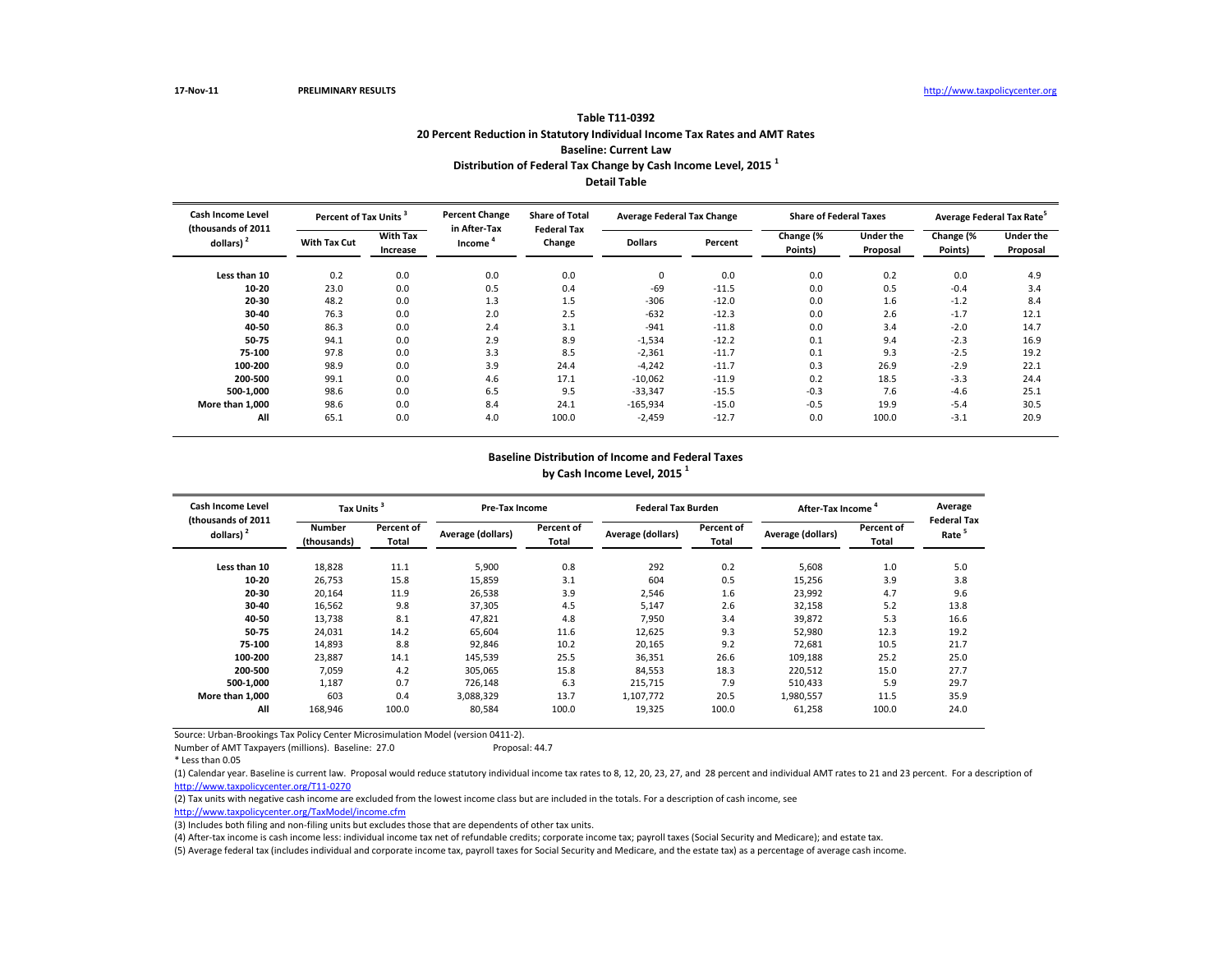\* Less than 0.05

(5) Average federal tax (includes individual and corporate income tax, payroll taxes for Social Security and Medicare, and the estate tax) as a percentage of average cash income.

| Cash Income Level<br>(thousands of 2011 | Percent of Tax Units <sup>3</sup> |                             | <b>Percent Change</b><br>in After-Tax | <b>Share of Total</b><br><b>Federal Tax</b> | <b>Average Federal Tax Change</b> |         | <b>Share of Federal Taxes</b> |                       |                      | Average Federal Tax Rate <sup>5</sup> |
|-----------------------------------------|-----------------------------------|-----------------------------|---------------------------------------|---------------------------------------------|-----------------------------------|---------|-------------------------------|-----------------------|----------------------|---------------------------------------|
| dollars) $2$                            | <b>With Tax Cut</b>               | <b>With Tax</b><br>Increase | Income                                | Change                                      | <b>Dollars</b>                    | Percent | Change (%<br>Points)          | Under the<br>Proposal | Change (%<br>Points) | <b>Under the</b><br>Proposal          |
| Less than 10                            | 0.2                               | 0.0                         | 0.0                                   | 0.0                                         | 0                                 | 0.0     | 0.1                           | 0.9                   | 0.0                  | 7.3                                   |
| 10-20                                   | 29.7                              | 0.0                         | 0.6                                   | 1.7                                         | $-92$                             | $-9.1$  | 0.1                           | 2.5                   | $-0.6$               | 5.9                                   |
| 20-30                                   | 56.0                              | 0.0                         | 1.7                                   | 4.9                                         | $-394$                            | $-12.4$ | 0.0                           | 4.9                   | $-1.5$               | 10.6                                  |
| $30 - 40$                               | 85.6                              | 0.0                         | 2.3                                   | 6.6                                         | $-731$                            | $-12.5$ | 0.0                           | 6.6                   | $-2.0$               | 13.8                                  |
| 40-50                                   | 95.6                              | 0.0                         | 3.0                                   | 7.3                                         | $-1,134$                          | $-12.3$ | 0.0                           | 7.4                   | $-2.4$               | 17.0                                  |
| 50-75                                   | 97.2                              | 0.0                         | 3.9                                   | 18.4                                        | $-1,949$                          | $-13.1$ | $-0.1$                        | 17.4                  | $-3.0$               | 19.9                                  |
| 75-100                                  | 97.9                              | 0.0                         | 4.9                                   | 13.4                                        | $-3,325$                          | $-14.1$ | $-0.2$                        | 11.6                  | $-3.6$               | 22.1                                  |
| 100-200                                 | 97.8                              | 0.0                         | 5.1                                   | 21.6                                        | $-5,214$                          | $-13.4$ | $-0.2$                        | 20.0                  | $-3.7$               | 23.8                                  |
| 200-500                                 | 97.5                              | 0.0                         | 4.8                                   | 9.6                                         | $-10,465$                         | $-11.1$ | 0.2                           | 11.0                  | $-3.4$               | 26.8                                  |
| 500-1,000                               | 96.5                              | 0.0                         | 5.8                                   | 4.5                                         | $-27,660$                         | $-11.7$ | 0.0                           | 4.9                   | $-3.9$               | 29.2                                  |
| More than 1,000                         | 94.7                              | 0.0                         | 7.9                                   | 12.0                                        | $-143,498$                        | $-11.9$ | 0.1                           | 12.6                  | $-4.7$               | 35.0                                  |
| All                                     | 55.3                              | 0.0                         | 3.6                                   | 100.0                                       | $-1,237$                          | $-12.5$ | 0.0                           | 100.0                 | $-2.8$               | 19.7                                  |

| <b>Cash Income Level</b>            | Tax Units <sup>3</sup> |                     | <b>Pre-Tax Income</b> |                     | <b>Federal Tax Burden</b> |                            | After-Tax Income <sup>4</sup> |                     | Average                                |
|-------------------------------------|------------------------|---------------------|-----------------------|---------------------|---------------------------|----------------------------|-------------------------------|---------------------|----------------------------------------|
| (thousands of 2011)<br>dollars) $2$ | Number<br>(thousands)  | Percent of<br>Total | Average (dollars)     | Percent of<br>Total | Average (dollars)         | <b>Percent of</b><br>Total | Average (dollars)             | Percent of<br>Total | <b>Federal Ta</b><br>Rate <sup>5</sup> |
| Less than 10                        | 14,874                 | 18.3                | 5,819                 | 2.4                 | 425                       | 0.8                        | 5,394                         | 2.9                 | 7.3                                    |
| $10 - 20$                           | 18,897                 | 23.2                | 15,738                | 8.3                 | 1,014                     | 2.4                        | 14,724                        | 10.0                | 6.4                                    |
| $20 - 30$                           | 12,463                 | 15.3                | 26,424                | 9.2                 | 3,189                     | 4.9                        | 23,235                        | 10.4                | 12.1                                   |
| 30-40                               | 9,026                  | 11.1                | 37,254                | 9.4                 | 5,859                     | 6.6                        | 31,395                        | 10.2                | 15.7                                   |
| 40-50                               | 6,458                  | 7.9                 | 47,583                | 8.6                 | 9,230                     | 7.4                        | 38,352                        | 8.9                 | 19.4                                   |
| 50-75                               | 9,524                  | 11.7                | 65,053                | 17.3                | 14,866                    | 17.6                       | 50,186                        | 17.2                | 22.9                                   |
| 75-100                              | 4,046                  | 5.0                 | 91,748                | 10.4                | 23,619                    | 11.9                       | 68,129                        | 9.9                 | 25.7                                   |
| 100-200                             | 4,174                  | 5.1                 | 142,151               | 16.5                | 38,989                    | 20.2                       | 103,162                       | 15.5                | 27.4                                   |
| 200-500                             | 926                    | 1.1                 | 311,980               | 8.1                 | 94,192                    | 10.8                       | 217,787                       | 7.3                 | 30.2                                   |
| 500-1.000                           | 165                    | 0.2                 | 715,451               | 3.3                 | 236,787                   | 4.9                        | 478,664                       | 2.8                 | 33.1                                   |
| More than 1.000                     | 84                     | 0.1                 | 3,035,414             | 7.1                 | 1,206,782                 | 12.6                       | 1,828,632                     | 5.5                 | 39.8                                   |
| All                                 | 81,336                 | 100.0               | 44,116                | 100.0               | 9,914                     | 100.0                      | 34,202                        | 100.0               | 22.5                                   |

(1) Calendar year. Baseline is current law. Proposal would reduce statutory individual income tax rates to 8, 12, 20, 23, 27, and 28 percent and individual AMT rates to 21 and 23 percent. For a description of [http://www.taxpolicycente](http://www.taxpolicycenter.org/T11-0270)r.org/T11-0270

(2) Tax units with negative cash income are excluded from the lowest income class but are included in the totals. For a description of cash income, see [http://www.taxpolicycente](http://www.taxpolicycenter.org/TaxModel/income.cfm)r.org/TaxModel/income.cfm

(3) Includes both filing and non-filing units but excludes those that are dependents of other tax units.

(4) After-tax income is cash income less: individual income tax net of refundable credits; corporate income tax; payroll taxes (Social Security and Medicare); and estate tax.

### **Baseline Distribution of Income and Federal Taxes by Cash Income Level, 2015 <sup>1</sup>**

| Average<br><b>Federal Tax</b><br>Rate <sup>5</sup> |  |  |  |  |  |  |  |  |  |
|----------------------------------------------------|--|--|--|--|--|--|--|--|--|
| 7.3                                                |  |  |  |  |  |  |  |  |  |
| 6.4                                                |  |  |  |  |  |  |  |  |  |
| 12.1                                               |  |  |  |  |  |  |  |  |  |
| 15.7                                               |  |  |  |  |  |  |  |  |  |
| 19.4                                               |  |  |  |  |  |  |  |  |  |
| 22.9                                               |  |  |  |  |  |  |  |  |  |
| 25.7                                               |  |  |  |  |  |  |  |  |  |
| 27.4                                               |  |  |  |  |  |  |  |  |  |
| 30.2                                               |  |  |  |  |  |  |  |  |  |
| 33.1                                               |  |  |  |  |  |  |  |  |  |
| 39.8                                               |  |  |  |  |  |  |  |  |  |
| 22.5                                               |  |  |  |  |  |  |  |  |  |
|                                                    |  |  |  |  |  |  |  |  |  |

## **Table T11-0392 20 Percent Reduction in Statutory Individual Income Tax Rates and AMT Rates Baseline: Current Law Distribution of Federal Tax Change by Cash Income Level, 2015 <sup>1</sup> Detail Table - Single Tax Units**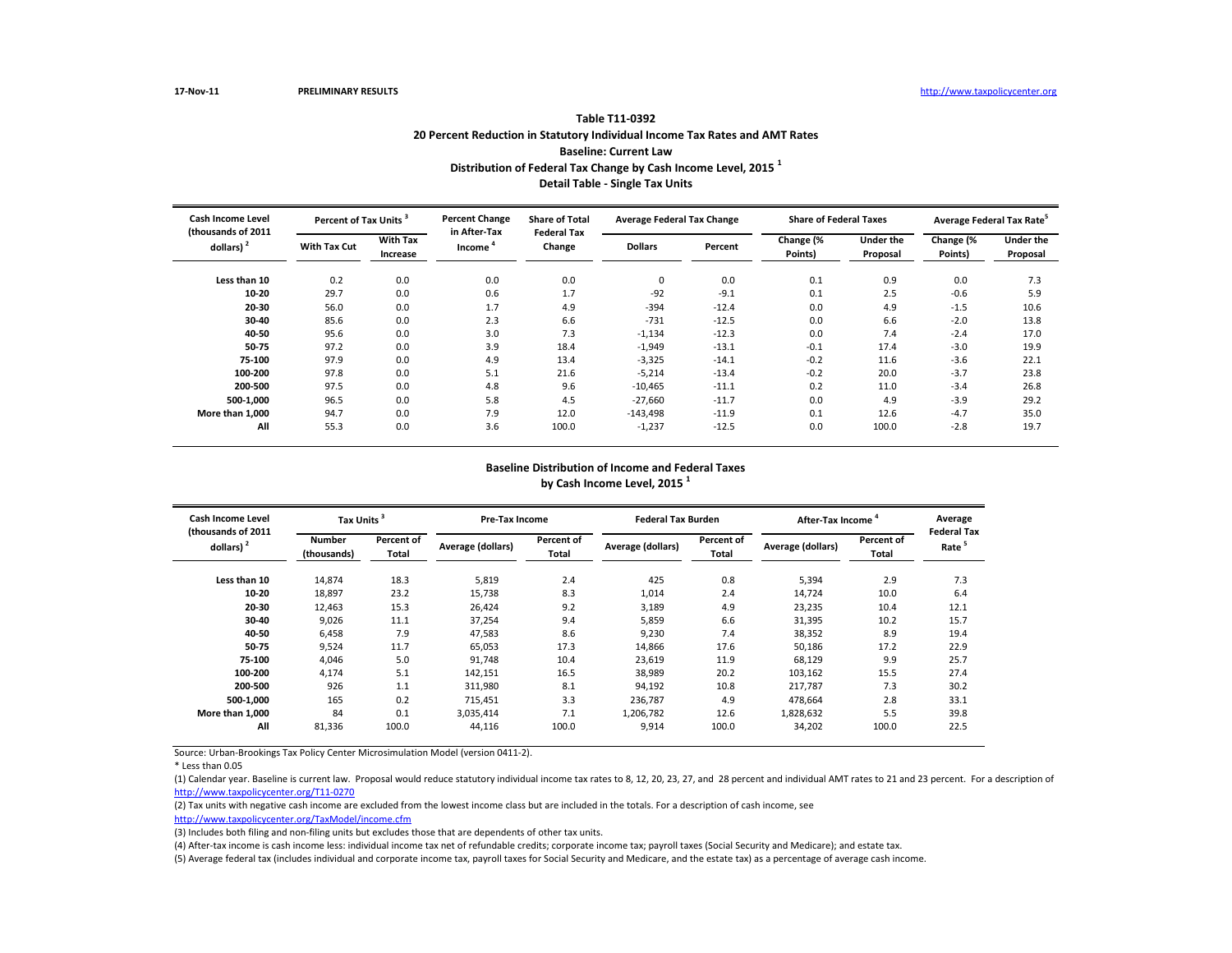\* Less than 0.05

(5) Average federal tax (includes individual and corporate income tax, payroll taxes for Social Security and Medicare, and the estate tax) as a percentage of average cash income.

| Cash Income Level<br>(thousands of 2011 | Percent of Tax Units <sup>3</sup> |                             | <b>Percent Change</b><br>in After-Tax | <b>Share of Total</b><br><b>Federal Tax</b> | <b>Average Federal Tax Change</b> |         | <b>Share of Federal Taxes</b> |                              |                      | Average Federal Tax Rate <sup>5</sup> |
|-----------------------------------------|-----------------------------------|-----------------------------|---------------------------------------|---------------------------------------------|-----------------------------------|---------|-------------------------------|------------------------------|----------------------|---------------------------------------|
| dollars) $2$                            | <b>With Tax Cut</b>               | <b>With Tax</b><br>Increase | Income                                | Change                                      |                                   | Percent | Change (%<br>Points)          | <b>Under the</b><br>Proposal | Change (%<br>Points) | Under the<br>Proposal                 |
| Less than 10                            | 0.0                               | 0.0                         | 0.0                                   | 0.0                                         | $\Omega$                          | 0.0     | 0.0                           | 0.0                          | 0.0                  | 3.9                                   |
| $10 - 20$                               | 4.6                               | 0.0                         | 0.0                                   | 0.0                                         | -6                                | $-2.6$  | 0.0                           | 0.0                          | 0.0                  | 1.4                                   |
| $20 - 30$                               | 24.5                              | 0.0                         | 0.4                                   | 0.1                                         | -93                               | $-5.4$  | 0.0                           | 0.2                          | $-0.4$               | 6.1                                   |
| $30 - 40$                               | 47.2                              | 0.0                         | 1.1                                   | 0.4                                         | $-359$                            | $-9.6$  | 0.0                           | 0.6                          | $-1.0$               | 9.0                                   |
| 40-50                                   | 67.4                              | 0.0                         | 1.6                                   | 1.0                                         | $-678$                            | $-11.8$ | 0.0                           | 1.1                          | $-1.4$               | 10.5                                  |
| 50-75                                   | 90.6                              | 0.0                         | 2.2                                   | 4.4                                         | $-1,247$                          | $-12.2$ | 0.0                           | 4.7                          | $-1.9$               | 13.5                                  |
| 75-100                                  | 97.8                              | 0.0                         | 2.6                                   | 6.2                                         | $-1,971$                          | $-10.8$ | 0.2                           | 7.7                          | $-2.1$               | 17.5                                  |
| 100-200                                 | 99.2                              | 0.0                         | 3.6                                   | 26.1                                        | $-4,044$                          | $-11.3$ | 0.6                           | 30.5                         | $-2.8$               | 21.6                                  |
| 200-500                                 | 99.4                              | 0.0                         | 4.5                                   | 20.7                                        | $-10,008$                         | $-12.0$ | 0.2                           | 22.5                         | $-3.3$               | 24.0                                  |
| 500-1,000                               | 99.0                              | 0.0                         | 6.6                                   | 11.8                                        | $-34,291$                         | $-16.2$ | $-0.4$                        | 9.1                          | $-4.7$               | 24.4                                  |
| More than 1,000                         | 99.3                              | 0.0                         | 8.5                                   | 29.2                                        | $-167,927$                        | $-15.6$ | $-0.8$                        | 23.4                         | $-5.5$               | 29.7                                  |
| All                                     | 82.5                              | 0.0                         | 4.4                                   | 100.0                                       | $-4,835$                          | $-12.9$ | 0.0                           | 100.0                        | $-3.3$               | 22.2                                  |

| <b>Cash Income Level</b>            | Tax Units <sup>3</sup> |                                   | <b>Pre-Tax Income</b> |                            | <b>Federal Tax Burden</b> |                     | After-Tax Income  |                            | Average                                |
|-------------------------------------|------------------------|-----------------------------------|-----------------------|----------------------------|---------------------------|---------------------|-------------------|----------------------------|----------------------------------------|
| (thousands of 2011)<br>dollars) $2$ | Number<br>(thousands)  | <b>Percent of</b><br><b>Total</b> | Average (dollars)     | <b>Percent of</b><br>Total | <b>Average (dollars)</b>  | Percent of<br>Total | Average (dollars) | <b>Percent of</b><br>Total | <b>Federal Ta</b><br>Rate <sup>5</sup> |
| Less than 10                        | 1,193                  | 2.0                               | 5,175                 | 0.1                        | 201                       | 0.0                 | 4,975             | 0.1                        | 3.9                                    |
| $10 - 20$                           | 2,308                  | 3.9                               | 16,515                | 0.4                        | 234                       | 0.0                 | 16,281            | 0.6                        | 1.4                                    |
| $20 - 30$                           | 2,817                  | 4.8                               | 26,670                | 0.9                        | 1,723                     | 0.2                 | 24,946            | 1.1                        | 6.5                                    |
| $30-40$                             | 3,184                  | 5.4                               | 37,640                | 1.4                        | 3,734                     | 0.5                 | 33,906            | 1.7                        | 9.9                                    |
| 40-50                               | 4,125                  | 7.0                               | 48,277                | 2.3                        | 5,761                     | 1.1                 | 42,516            | 2.7                        | 11.9                                   |
| 50-75                               | 10,125                 | 17.2                              | 66,252                | 7.8                        | 10,210                    | 4.7                 | 56,042            | 8.8                        | 15.4                                   |
| 75-100                              | 8,981                  | 15.3                              | 93,522                | 9.7                        | 18,340                    | 7.5                 | 75,181            | 10.5                       | 19.6                                   |
| 100-200                             | 18,369                 | 31.2                              | 146,871               | 31.2                       | 35,776                    | 29.9                | 111,095           | 31.7                       | 24.4                                   |
| 200-500                             | 5,889                  | 10.0                              | 304,115               | 20.7                       | 83,102                    | 22.3                | 221,014           | 20.2                       | 27.3                                   |
| 500-1,000                           | 983                    | 1.7                               | 728,319               | 8.3                        | 212,278                   | 9.5                 | 516,041           | 7.9                        | 29.2                                   |
| More than 1,000                     | 495                    | 0.8                               | 3,052,733             | 17.5                       | 1,073,550                 | 24.2                | 1,979,184         | 15.2                       | 35.2                                   |
| All                                 | 58,870                 | 100.0                             | 146,762               | 100.0                      | 37,356                    | 100.0               | 109,406           | 100.0                      | 25.5                                   |

(1) Calendar year. Baseline is current law. Proposal would reduce statutory individual income tax rates to 8, 12, 20, 23, 27, and 28 percent and individual AMT rates to 21 and 23 percent. For a description of [http://www.taxpolicycente](http://www.taxpolicycenter.org/T11-0270)r.org/T11-0270

(2) Tax units with negative cash income are excluded from the lowest income class but are included in the totals. For a description of cash income, see [http://www.taxpolicycente](http://www.taxpolicycenter.org/TaxModel/income.cfm)r.org/TaxModel/income.cfm

(3) Includes both filing and non-filing units but excludes those that are dependents of other tax units.

(4) After-tax income is cash income less: individual income tax net of refundable credits; corporate income tax; payroll taxes (Social Security and Medicare); and estate tax.

### **Baseline Distribution of Income and Federal Taxes by Cash Income Level, 2015 <sup>1</sup>**

| Average<br><b>Federal Tax</b><br>Rate <sup>5</sup>                                       |  |  |  |  |  |  |  |  |  |
|------------------------------------------------------------------------------------------|--|--|--|--|--|--|--|--|--|
| 3.9<br>1.4<br>6.5<br>9.9<br>11.9<br>15.4<br>19.6<br>24.4<br>27.3<br>29.2<br>35.2<br>25.5 |  |  |  |  |  |  |  |  |  |
|                                                                                          |  |  |  |  |  |  |  |  |  |

## **Table T11-0392 20 Percent Reduction in Statutory Individual Income Tax Rates and AMT Rates Baseline: Current Law Distribution of Federal Tax Change by Cash Income Level, 2015 <sup>1</sup> Detail Table - Married Tax Units Filing Jointly**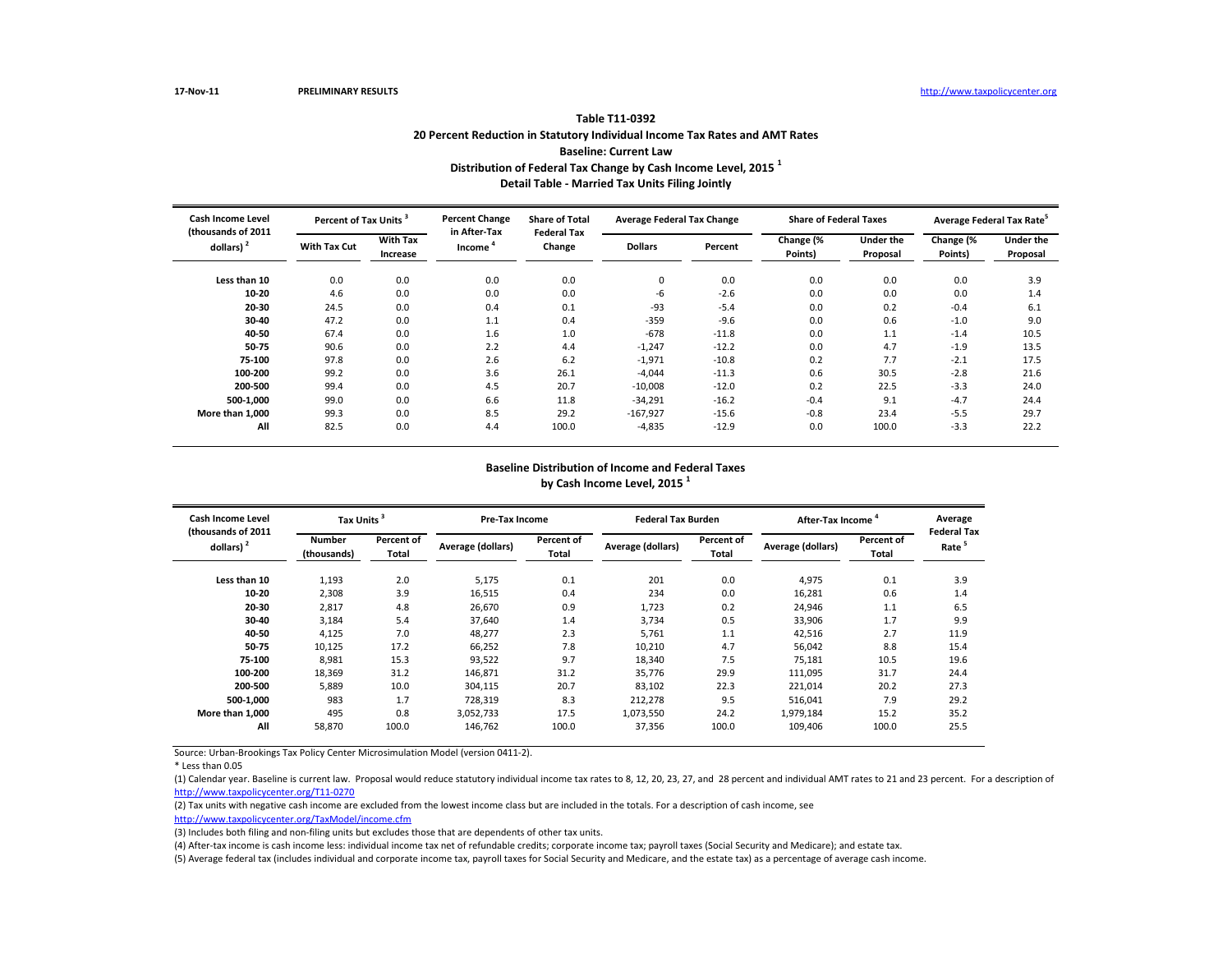\* Less than 0.05

(5) Average federal tax (includes individual and corporate income tax, payroll taxes for Social Security and Medicare, and the estate tax) as a percentage of average cash income.

| Cash Income Level<br>(thousands of 2011 | Percent of Tax Units <sup>3</sup> |                             | <b>Percent Change</b><br>in After-Tax | <b>Share of Total</b><br><b>Federal Tax</b> | <b>Average Federal Tax Change</b> |         | <b>Share of Federal Taxes</b> |                       |                      | Average Federal Tax Rate <sup>5</sup> |
|-----------------------------------------|-----------------------------------|-----------------------------|---------------------------------------|---------------------------------------------|-----------------------------------|---------|-------------------------------|-----------------------|----------------------|---------------------------------------|
| dollars) $2$                            | <b>With Tax Cut</b>               | <b>With Tax</b><br>Increase | Income                                | Change                                      | <b>Dollars</b>                    | Percent | Change (%<br>Points)          | Under the<br>Proposal | Change (%<br>Points) | <b>Under the</b><br>Proposal          |
| Less than 10                            | 0.0                               | 0.0                         | 0.0                                   | 0.0                                         | 0                                 | 0.0     | $-0.1$                        | $-0.7$                | 0.0                  | $-6.5$                                |
| $10 - 20$                               | 4.5                               | 0.0                         | 0.0                                   | 0.1                                         | -5                                | 0.6     | $-0.3$                        | $-2.4$                | 0.0                  | $-5.0$                                |
| $20 - 30$                               | 38.3                              | 0.0                         | 0.7                                   | 3.5                                         | $-174$                            | $-15.2$ | $-0.1$                        | 2.6                   | $-0.7$               | 3.6                                   |
| 30-40                                   | 76.7                              | 0.0                         | 1.8                                   | 10.6                                        | $-602$                            | $-13.5$ | $-0.2$                        | 8.8                   | $-1.6$               | 10.4                                  |
| 40-50                                   | 91.9                              | 0.0                         | 2.2                                   | 10.5                                        | $-857$                            | $-10.9$ | 0.1                           | 11.0                  | $-1.8$               | 14.7                                  |
| 50-75                                   | 95.7                              | 0.0                         | 2.4                                   | 21.0                                        | $-1,229$                          | $-9.5$  | 0.6                           | 26.1                  | $-1.9$               | 18.1                                  |
| 75-100                                  | 98.0                              | 0.0                         | 2.9                                   | 14.1                                        | $-2,028$                          | $-9.6$  | 0.4                           | 17.1                  | $-2.2$               | 20.7                                  |
| 100-200                                 | 98.7                              | 0.0                         | 3.7                                   | 19.2                                        | $-3,785$                          | $-10.7$ | 0.2                           | 20.7                  | $-2.8$               | 23.0                                  |
| 200-500                                 | 98.0                              | 0.0                         | 4.5                                   | 8.0                                         | $-9,740$                          | $-12.2$ | $-0.1$                        | 7.5                   | $-3.3$               | 23.5                                  |
| 500-1,000                               | 96.0                              | 0.0                         | 6.3                                   | 3.8                                         | $-31,835$                         | $-15.6$ | $-0.1$                        | 2.7                   | $-4.5$               | 24.3                                  |
| More than 1,000                         | 95.5                              | 0.0                         | 8.7                                   | 9.1                                         | $-162,696$                        | $-15.2$ | $-0.3$                        | 6.6                   | $-5.5$               | 30.9                                  |
| All                                     | 54.2                              | 0.0                         | 2.3                                   | 100.0                                       | $-863$                            | $-11.5$ | 0.0                           | 100.0                 | $-1.9$               | 14.9                                  |

| Cash Income Level                   | Tax Units <sup>3</sup>       |                            | <b>Pre-Tax Income</b> |                            | <b>Federal Tax Burden</b> |                     | After-Tax Income <sup>4</sup> |                     | Average                                |
|-------------------------------------|------------------------------|----------------------------|-----------------------|----------------------------|---------------------------|---------------------|-------------------------------|---------------------|----------------------------------------|
| (thousands of 2011)<br>dollars) $2$ | <b>Number</b><br>(thousands) | Percent of<br><b>Total</b> | Average (dollars)     | <b>Percent of</b><br>Total | Average (dollars)         | Percent of<br>Total | Average (dollars)             | Percent of<br>Total | <b>Federal Ta</b><br>Rate <sup>5</sup> |
| Less than 10                        | 2,630                        | 10.1                       | 6,699                 | 1.5                        | -438                      | $-0.6$              | 7,137                         | 1.9                 | $-6.5$                                 |
| $10 - 20$                           | 5,290                        | 20.3                       | 15,982                | 7.3                        | -798                      | $-2.2$              | 16,780                        | 9.2                 | $-5.0$                                 |
| 20-30                               | 4,577                        | 17.5                       | 26,748                | 10.5                       | 1,144                     | 2.7                 | 25,604                        | 12.1                | 4.3                                    |
| 30-40                               | 3,986                        | 15.3                       | 37,118                | 12.7                       | 4,451                     | 9.0                 | 32,667                        | 13.4                | 12.0                                   |
| 40-50                               | 2,750                        | 10.5                       | 47,741                | 11.3                       | 7,850                     | 11.0                | 39,891                        | 11.3                | 16.4                                   |
| 50-75                               | 3,859                        | 14.8                       | 65,204                | 21.6                       | 13,006                    | 25.5                | 52,197                        | 20.8                | 20.0                                   |
| 75-100                              | 1,567                        | 6.0                        | 91,930                | 12.4                       | 21,068                    | 16.8                | 70,862                        | 11.5                | 22.9                                   |
| 100-200                             | 1,144                        | 4.4                        | 137,276               | 13.5                       | 35,299                    | 20.5                | 101,977                       | 12.0                | 25.7                                   |
| 200-500                             | 185                          | 0.7                        | 297,897               | 4.7                        | 79,798                    | 7.5                 | 218,099                       | 4.2                 | 26.8                                   |
| 500-1.000                           | 27                           | 0.1                        | 706,379               | 1.6                        | 203,643                   | 2.8                 | 502,736                       | 1.4                 | 28.8                                   |
| More than 1.000                     | 13                           | 0.1                        | 2,940,222             | 3.2                        | 1,072,213                 | 6.9                 | 1,868,009                     | 2.4                 | 36.5                                   |
| All                                 | 26,121                       | 100.0                      | 44,620                | 100.0                      | 7,531                     | 100.0               | 37,089                        | 100.0               | 16.9                                   |

(1) Calendar year. Baseline is current law. Proposal would reduce statutory individual income tax rates to 8, 12, 20, 23, 27, and 28 percent and individual AMT rates to 21 and 23 percent. For a description of [http://www.taxpolicycente](http://www.taxpolicycenter.org/T11-0270)r.org/T11-0270

(2) Tax units with negative cash income are excluded from the lowest income class but are included in the totals. For a description of cash income, see [http://www.taxpolicycente](http://www.taxpolicycenter.org/TaxModel/income.cfm)r.org/TaxModel/income.cfm

(3) Includes both filing and non-filing units but excludes those that are dependents of other tax units.

(4) After-tax income is cash income less: individual income tax net of refundable credits; corporate income tax; payroll taxes (Social Security and Medicare); and estate tax.

### **Baseline Distribution of Income and Federal Taxes by Cash Income Level, 2015 <sup>1</sup>**

| Average<br><b>Federal Tax</b><br>Rate <sup>5</sup>      |  |
|---------------------------------------------------------|--|
| $-6.5$<br>$-5.0$<br>4.3<br>12.0<br>16.4<br>20.0<br>22.9 |  |
| 25.7<br>26.8<br>28.8<br>36.5<br>16.9                    |  |

### **Table T11-0392 20 Percent Reduction in Statutory Individual Income Tax Rates and AMT Rates Baseline: Current Law Distribution of Federal Tax Change by Cash Income Level, 2015 <sup>1</sup> Detail Table - Head of Household Tax Units**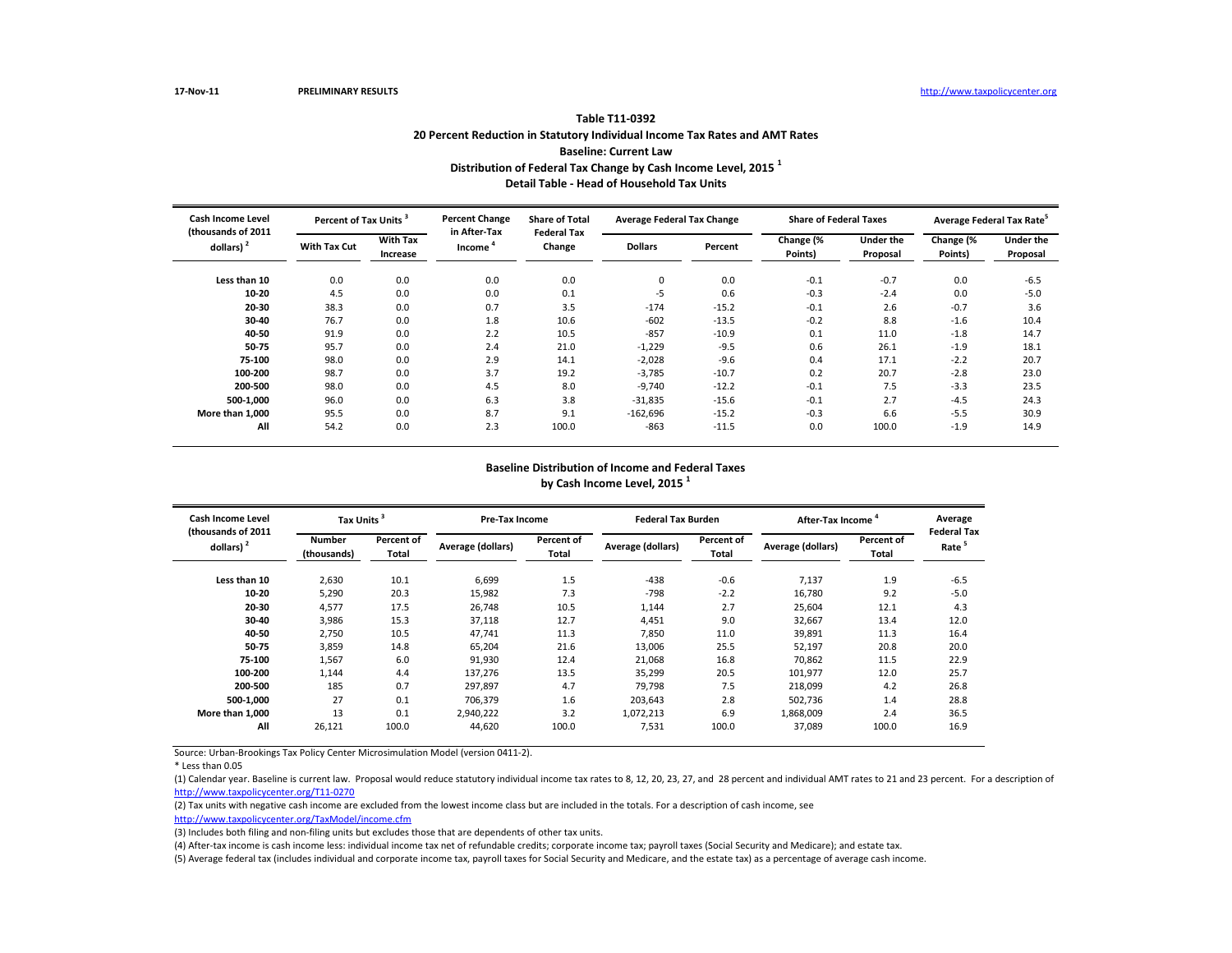\* Less than 0.05

Note: Tax units with children are those claiming an exemption for children at home or away from home.

(5) Average federal tax (includes individual and corporate income tax, payroll taxes for Social Security and Medicare, and the estate tax) as a percentage of average cash income.

| <b>Cash Income Level</b>           | Percent of Tax Units <sup>3</sup> |                             | <b>Percent Change</b>  | <b>Share of Total</b>                          | <b>Average Federal Tax Change</b> |         | <b>Share of Federal Taxes</b> |                              | Average Federal Tax Rate <sup>5</sup> |                              |  |
|------------------------------------|-----------------------------------|-----------------------------|------------------------|------------------------------------------------|-----------------------------------|---------|-------------------------------|------------------------------|---------------------------------------|------------------------------|--|
| (thousands of 2011<br>dollars) $2$ | <b>With Tax Cut</b>               | <b>With Tax</b><br>Increase | in After-Tax<br>Income | <b>Federal Tax</b><br>Change<br><b>Dollars</b> |                                   | Percent | Change (%<br>Points)          | <b>Under the</b><br>Proposal | Change (%<br>Points)                  | <b>Under the</b><br>Proposal |  |
| Less than 10                       | 0.0                               | 0.0                         | 0.0                    | 0.0                                            | 0                                 | 0.0     | 0.0                           | $-0.2$                       | 0.0                                   | $-10.6$                      |  |
| $10 - 20$                          | 2.0                               | 0.0                         | 0.0                    | 0.0                                            | $-3$                              | 0.2     | $-0.1$                        | $-0.7$                       | 0.0                                   | $-9.2$                       |  |
| 20-30                              | 29.0                              | 0.0                         | 0.5                    | 0.4                                            | $-128$                            | $-19.7$ | 0.0                           | 0.2                          | $-0.5$                                | 1.9                          |  |
| $30 - 40$                          | 68.3                              | 0.0                         | 1.5                    | 1.5                                            | $-492$                            | $-11.9$ | 0.0                           | 1.6                          | $-1.3$                                | 9.8                          |  |
| 40-50                              | 86.9                              | 0.0                         | 2.0                    | 2.1                                            | $-802$                            | $-10.7$ | 0.1                           | 2.5                          | $-1.7$                                | 13.9                         |  |
| 50-75                              | 93.5                              | 0.0                         | 2.2                    | 5.6                                            | $-1,185$                          | $-9.5$  | 0.3                           | 7.7                          | $-1.8$                                | 17.0                         |  |
| 75-100                             | 98.1                              | 0.0                         | 2.4                    | 6.3                                            | $-1,736$                          | $-8.6$  | 0.4                           | 9.5                          | $-1.9$                                | 19.7                         |  |
| 100-200                            | 99.4                              | 0.0                         | 3.3                    | 23.6                                           | $-3,603$                          | $-9.8$  | 0.9                           | 31.1                         | $-2.5$                                | 22.8                         |  |
| 200-500                            | 99.6                              | 0.0                         | 4.7                    | 20.8                                           | $-10,235$                         | $-12.2$ | 0.1                           | 21.4                         | $-3.4$                                | 24.6                         |  |
| 500-1,000                          | 99.3                              | 0.0                         | 7.7                    | 12.1                                           | $-39,123$                         | $-17.7$ | $-0.5$                        | 8.0                          | $-5.4$                                | 25.0                         |  |
| More than 1,000                    | 99.3                              | 0.0                         | 9.9                    | 27.5                                           | $-192,249$                        | $-17.3$ | $-1.1$                        | 18.7                         | $-6.3$                                | 30.1                         |  |
| All                                | 70.1                              | 0.0                         | 4.1                    | 100.0                                          | $-3,131$                          | $-12.5$ | 0.0                           | 100.0                        | $-3.1$                                | 21.5                         |  |

| <b>Cash Income Level</b><br>(thousands of 2011 | Tax Units <sup>3</sup>       |                            | <b>Pre-Tax Income</b> |                            | <b>Federal Tax Burden</b> |                            | After-Tax Income <sup>4</sup> |                     | Average<br><b>Federal Ta</b> |  |
|------------------------------------------------|------------------------------|----------------------------|-----------------------|----------------------------|---------------------------|----------------------------|-------------------------------|---------------------|------------------------------|--|
| dollars) $2$                                   | <b>Number</b><br>(thousands) | Percent of<br><b>Total</b> | Average (dollars)     | <b>Percent of</b><br>Total | Average (dollars)         | Percent of<br><b>Total</b> | Average (dollars)             | Percent of<br>Total | Rate <sup>5</sup>            |  |
| Less than 10                                   | 3,055                        | 6.1                        | 6,104                 | 0.4                        | $-647$                    | $-0.2$                     | 6,752                         | 0.5                 | $-10.6$                      |  |
| $10 - 20$                                      | 5,354                        | 10.7                       | 16,179                | 1.7                        | $-1,484$                  | $-0.6$                     | 17,663                        | 2.4                 | $-9.2$                       |  |
| $20 - 30$                                      | 5,205                        | 10.4                       | 26,687                | 2.7                        | 646                       | 0.3                        | 26,040                        | 3.5                 | 2.4                          |  |
| 30-40                                          | 4,865                        | 9.7                        | 37,231                | 3.5                        | 4,139                     | 1.6                        | 33,092                        | 4.2                 | 11.1                         |  |
| 40-50                                          | 4,063                        | 8.1                        | 47,981                | 3.8                        | 7,480                     | 2.4                        | 40,501                        | 4.2                 | 15.6                         |  |
| 50-75                                          | 7,481                        | 14.9                       | 66,213                | 9.6                        | 12,467                    | 7.4                        | 53,745                        | 10.4                | 18.8                         |  |
| 75-100                                         | 5,727                        | 11.4                       | 93,379                | 10.4                       | 20,123                    | 9.1                        | 73,256                        | 10.8                | 21.6                         |  |
| 100-200                                        | 10,299                       | 20.5                       | 146,387               | 29.3                       | 36,939                    | 30.2                       | 109,448                       | 29.0                | 25.2                         |  |
| 200-500                                        | 3,188                        | 6.4                        | 301,180               | 18.7                       | 84,247                    | 21.3                       | 216,933                       | 17.8                | 28.0                         |  |
| 500-1,000                                      | 488                          | 1.0                        | 726,899               | 6.9                        | 221,065                   | 8.6                        | 505,834                       | 6.4                 | 30.4                         |  |
| More than 1,000                                | 225                          | 0.5                        | 3,052,860             | 13.3                       | 1,112,293                 | 19.8                       | 1,940,567                     | 11.2                | 36.4                         |  |
| All                                            | 50,185                       | 100.0                      | 102,460               | 100.0                      | 25,118                    | 100.0                      | 77,343                        | 100.0               | 24.5                         |  |

(1) Calendar year. Baseline is current law. Proposal would reduce statutory individual income tax rates to 8, 12, 20, 23, 27, and 28 percent and individual AMT rates to 21 and 23 percent. For a description of [http://www.taxpolicycente](http://www.taxpolicycenter.org/T11-0270)r.org/T11-0270

(2) Tax units with negative cash income are excluded from the lowest income class but are included in the totals. For a description of cash income, see

[http://www.taxpolicycente](http://www.taxpolicycenter.org/TaxModel/income.cfm)r.org/TaxModel/income.cfm

(3) Includes both filing and non-filing units but excludes those that are dependents of other tax units.

(4) After-tax income is cash income less: individual income tax net of refundable credits; corporate income tax; payroll taxes (Social Security and Medicare); and estate tax.

### **Baseline Distribution of Income and Federal Taxes by Cash Income Level, 2015 <sup>1</sup>**

| Average<br><b>Federal Tax</b><br>Rate <sup>5</sup>                                     |  |
|----------------------------------------------------------------------------------------|--|
| -10.6<br>$-9.2$<br>2.4<br>11.1<br>15.6<br>18.8<br>21.6<br>25.2<br>28.0<br>30.4<br>36.4 |  |
| 24.5                                                                                   |  |

## **Table T11-0392 20 Percent Reduction in Statutory Individual Income Tax Rates and AMT Rates Baseline: Current Law Distribution of Federal Tax Change by Cash Income Level, 2015 <sup>1</sup> Detail Table - Tax Units with Children**